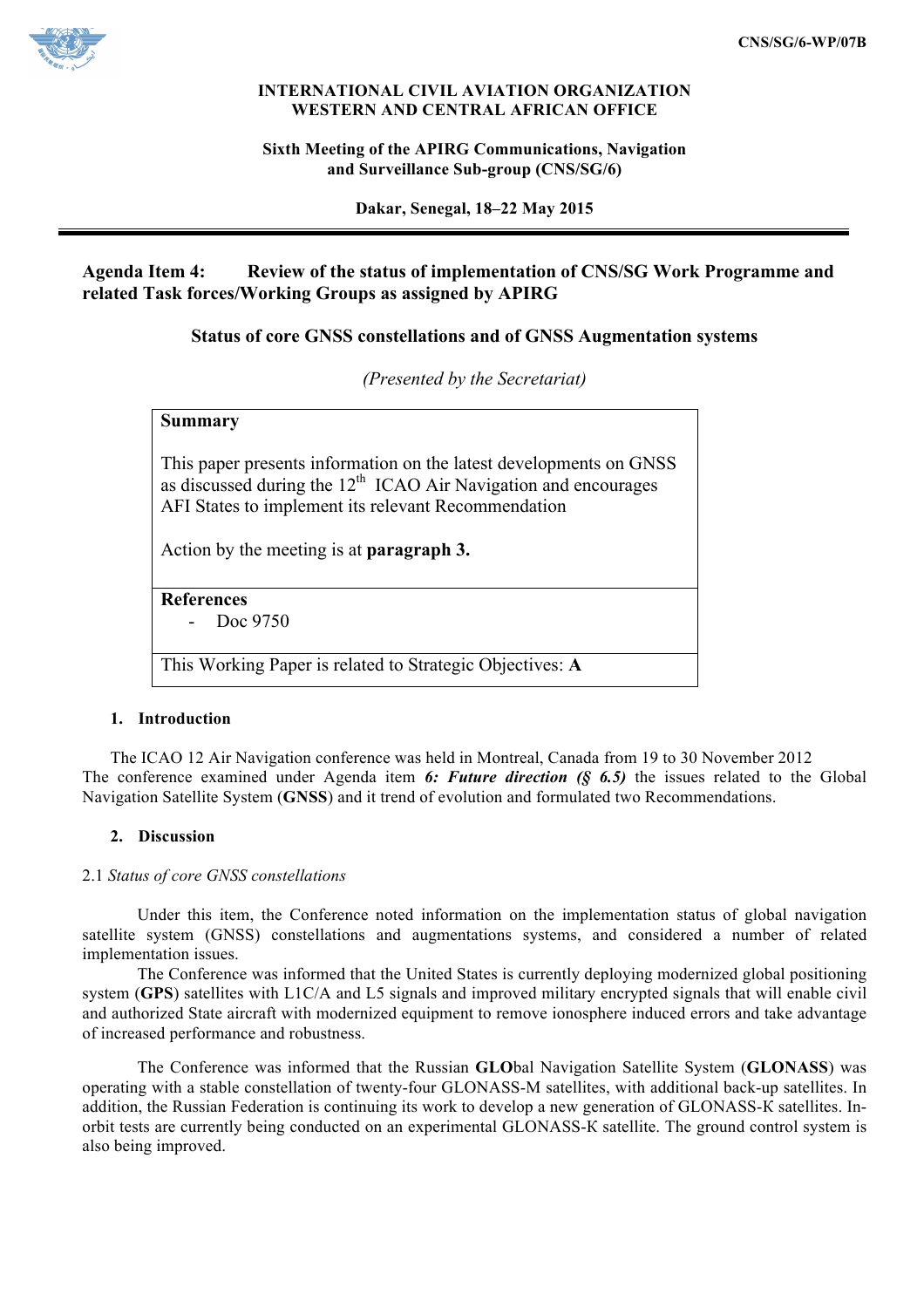

The Conference noted that Galileo is a GNSS constellation that is being developed by the European Union in cooperation with the European Space Agency. The first four satellites have already been successfully launched, and it is expected that 18 satellites will be operational by 2015, enabling the provision of initial services in combination with GPS and other constellations. It is planned that the Galileo constellation will be fully deployed by 2020.

The Conference also noted information on the BeiDou system, a GNSS constellation developed and operated by China. The deployment of the system is progressing as scheduled. The second phase of development has just been completed, supporting a position, navigation and timing (PNT) service for China and the surrounding areas. According to the schedule, full global deployment of the constellation will be completed by 2020.

### *2.2 Satellite-based augmentation system (SBAS)*

The Conference was provided information on the implementation status of several satellite-based augmentation systems (SBAS). In particular, it was noted that the critical (Safety-of-Life) service of the European Geostationary Navigation Overlay Service (EGNOS) system was declared operational for aviation in 2011, and offered to ICAO for use by the civil aviation community. Furthermore, the Conference noted the progress made in the deployment of the GPS Aided Geo Augmented navigation (GAGAN) system developed by India, with the completion of the final system acceptance test and the inception of the certification process.

#### *2.3 Multi-constellation/multi-frequency GNSS*

Noting the information on implementation status of new and enhanced constellation and augmentation systems, the Conference acknowledged that GNSS is currently undergoing a significant evolution. As new constellations are deployed, and existing constellations are enhanced, signals from multiple constellations broadcasting in multiple frequency bands are becoming available. These developments lead to technical performance improvements, which create the potential for achieving significant operational benefits.

At the same time, it was noted that the introduction of multi-constellation, multi-frequency GNSS entailed a number of new technical and regulatory challenges beyond those already associated with current GNSS implementation.

With regard to regulatory challenges, the Conference discussed the issues associated with mandating the use of specific GNSS elements. While in some cases mandates might expedite the fruition of the benefits deriving from the use of a specific system or technology, the meeting recognized that a performance-based approach is in principle preferable in the GNSS case.

The meeting acknowledged that some States may mandate equipage of aircraft with a specific GNSS constellation for various reasons not necessarily associated with navigation performance only. In such cases, the consensus of the meeting was that any State intending to introduce such mandates should limit them to aircraft operators for which it is the State of the operator.

The meeting's attention was also drawn to the additional difficulties that would necessarily arise if different mandates for specific GNSS elements were introduced in different States or regions. In particular, it was noted that such a situation could result in significant costs for users in terms of additional cockpit controls and procedures, crew training and maintenance support, and possibly raise human factors concerns.

In order to limit such consequences, content and timelines for the implementation of potential mandates would need to be coordinated at the regional and inter-regional level in order to reduce the implementation burden on airspace users.

The Conference concluded that the potential benefits of the on-going evolution of GNSS towards a multiconstellation, multi-frequency scenario could only be fully secured if ICAO, States and aircraft operators take action to overcome the associated challenges.

On the basis of the discussions, the following recommendations were accepted by the Conference: